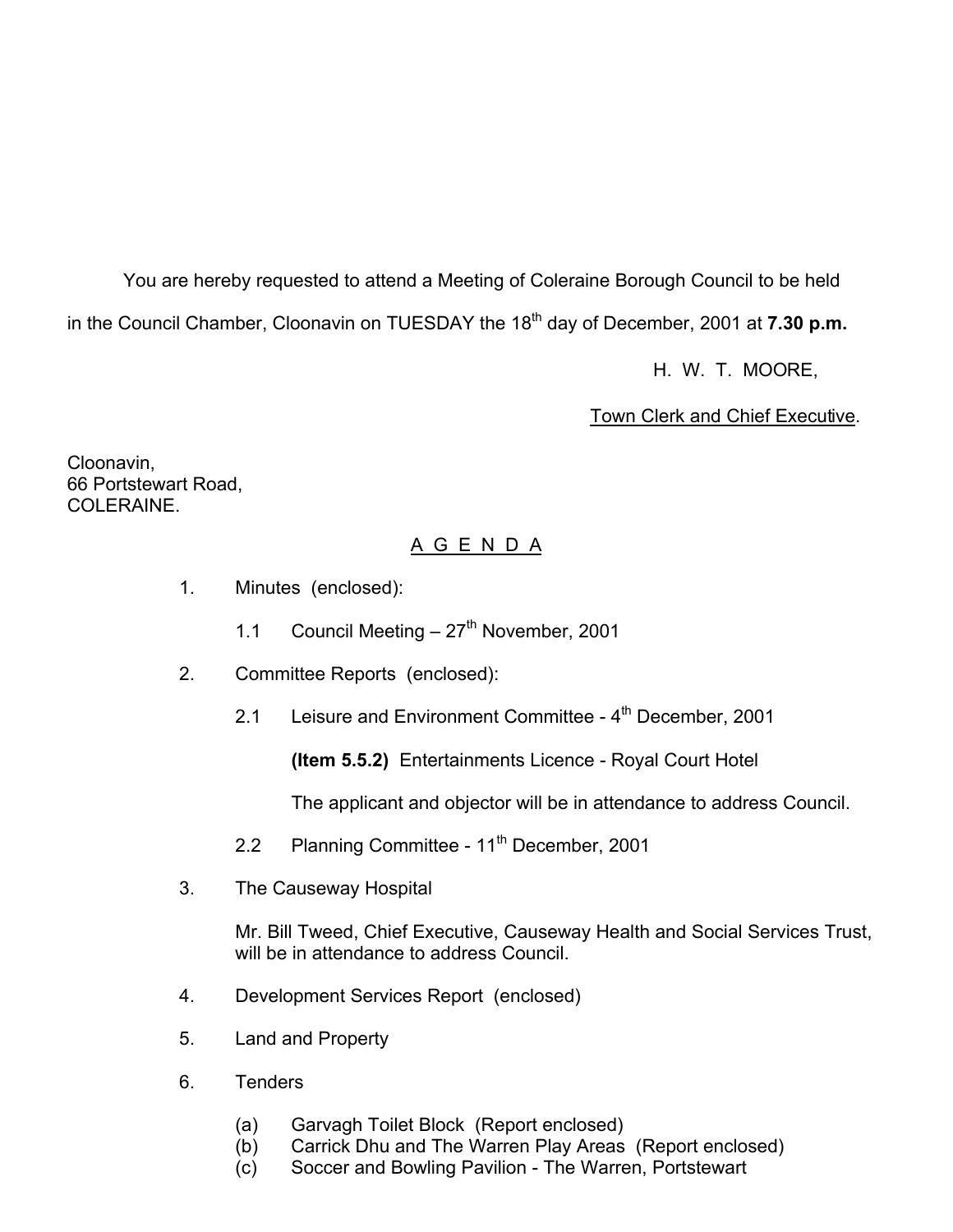- 8. Northern Ireland Office
	- (a) Criminal Justice Review Implementation Plan (previously supplied)
	- (b) Justice Northern Ireland Bill and Explanatory Notes (previously supplied)
- 9. Northern Ireland Court Service

 Criminal Justice Review Group's Equality Impact Assessment (previously supplied)

- 10. Correspondence
- 11. Documents for Sealing
- 12. Corporate Services Report (enclosed)

**(Item No. 1.1)** Establishment**\***

# **Enclosed for Information:**

- (1) Minutes of Northern Health and Social Services Council dated  $7<sup>th</sup>$  November, 2001
- (2) Summary Document of EU Programmes Building Sustainable Prosperity and Peace II
- **\* Recommended for consideration "In Committee".**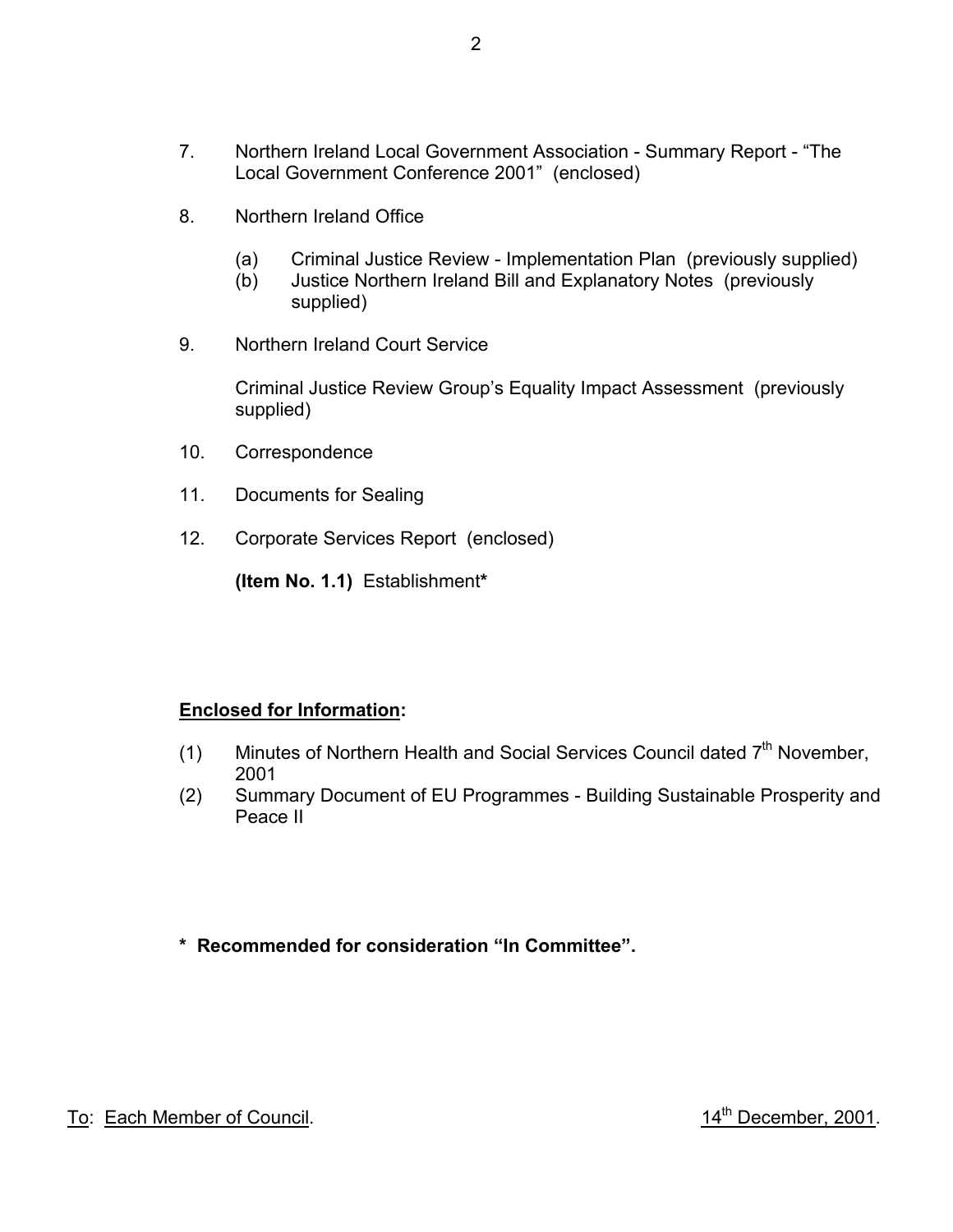## **COLERAINE BOROUGH COUNCIL**

 Minutes of proceedings of Coleraine Borough Council held in the Council Chamber, Cloonavin on Tuesday, 27<sup>th</sup> November, 2001 at 7.30 p.m.

**Convened:** As per Notice attached

**Present:** The Mayor, Councillor J. J. Dallat, in the Chair

The Deputy Mayor, Councillor R. D. Stewart

#### **Aldermen**

 P. E. A. Armitage (Mrs.) W. T. Creelman  $($ ltems  $2.0 - 18.0$ ) B. Leonard E. T. Black (Mrs.) W. J. McClure

## **Councillors**

| C. S. Alexander (Ms.) | W. A. King            |
|-----------------------|-----------------------|
| D. D. Barbour         | D. McClarty           |
| J. M. Bradley         | G. L. McLaughlin      |
| O. M. Church (Mrs.)   | (Items $3.0 - 18.0$ ) |
| T. J. Deans           | R. A. McPherson       |
| E. P. Fielding (Mrs.) | A. McQuillan          |
| N. F. Hillis          | E. M. Mullan          |
| E. A. Johnston (Mrs.) | W. J. Watt            |

# **Officers in**

 **Attendance:** Town Clerk and Chief Executive, Director of Corporate Services, Director of Environmental Health, Director of Technical Services, Principal Administrative Officers and Administrative Assistant

## **1.0 SYMPATHY**

 The Mayor referred to the recent death of Mr. J. Guy, former Mayor of Derry City Council. It was agreed that a letter of condolence be forwarded to his family.

#### **2.0 WELCOME**

The Mayor welcomed Mr. M. Whitely, a visitor from the U.S.A., to the Meeting.

#### **3.0 MINUTES**

The Minutes of the Council Meeting of 23<sup>rd</sup> October, 2001 were confirmed and signed.

#### **4.0 COMMITTEE REPORTS**

 4.1 Leisure and Environment The Chairman, Councillor McPherson, moved Committee **the adoption of the Leisure and Environment** Committee Report; this was duly seconded by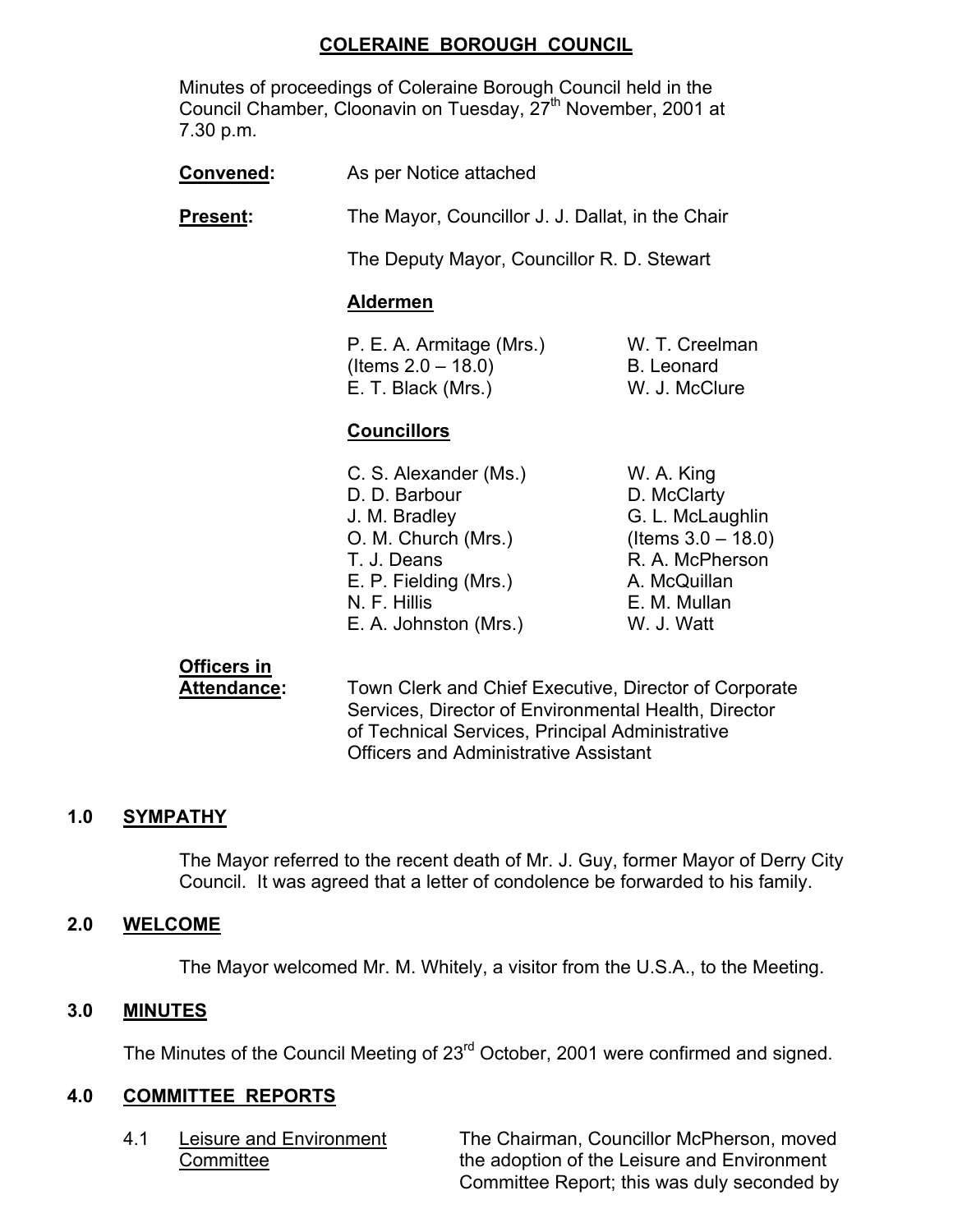| 4.2 | <b>Community/Police Forum</b>                      | The Acting Chairman, Councillor McPherson,<br>moved the adoption of the Community/Police<br>Forum Report; this was duly seconded by<br>Councillor Ms. Alexander and agreed.              |
|-----|----------------------------------------------------|------------------------------------------------------------------------------------------------------------------------------------------------------------------------------------------|
| 4.3 | <b>Planning Committee</b>                          | The Chairman, Councillor Mrs. Church, moved<br>the adoption of the Planning Committee Report;<br>this was duly seconded by Councillor Watt and<br>agreed.                                |
| 4.4 | <b>Policy and Development</b><br>Committee         | The Chairman, Councillor Bradley, moved the<br>adoption of the Policy and Development<br>Committee Report; this was duly seconded by<br>Councillor Mullan.                               |
|     | Matters arising:                                   |                                                                                                                                                                                          |
|     | Coleraine Harbour<br>4.4.1<br><b>Commissioners</b> | It was proposed by Alderman Leonard,<br>seconded by Alderman Mrs. Armitage and<br>agreed:                                                                                                |
|     |                                                    | That Council request copies of<br><b>Minutes of Coleraine Harbour</b><br>Commission proceedings.                                                                                         |
|     | 4.4.2 City Status                                  | Reference was made to the recent visit of the<br>Secretary of State to Coleraine in connection<br>with the application for City Status and the lack<br>of advance notice to all members. |
|     |                                                    | The Town Clerk and Chief Executive explained                                                                                                                                             |

Alderman McClure and agreed.

The Committee Report was, therefore, adopted subject to this amendment..

the purpose and circumstances of the visit.

# **5.0 ROADS SERVICE INTERIM REPORT 2001-2002**

The Mayor welcomed Mr. M. Glover, Acting Principal Professional Technical Officer and Mr. B. McAllister, Acting Senior Professional Technical Officer, who were in attendance to present the Interim Report 2001-2002 (previously supplied).

 Mr. Glover updated members on the progress of this year's work as well as outlining plans for the forthcoming years. Extra funds had been secured for maintenance, most of which would be spent on additional resurfacing schemes.

5.1 Coleraine Town Centre Reference was made to the dangerous state of the town centre during the inclement weather last winter. Mr. Glover advised that the gritter would be brought in at an earlier stage and salt would also be provided.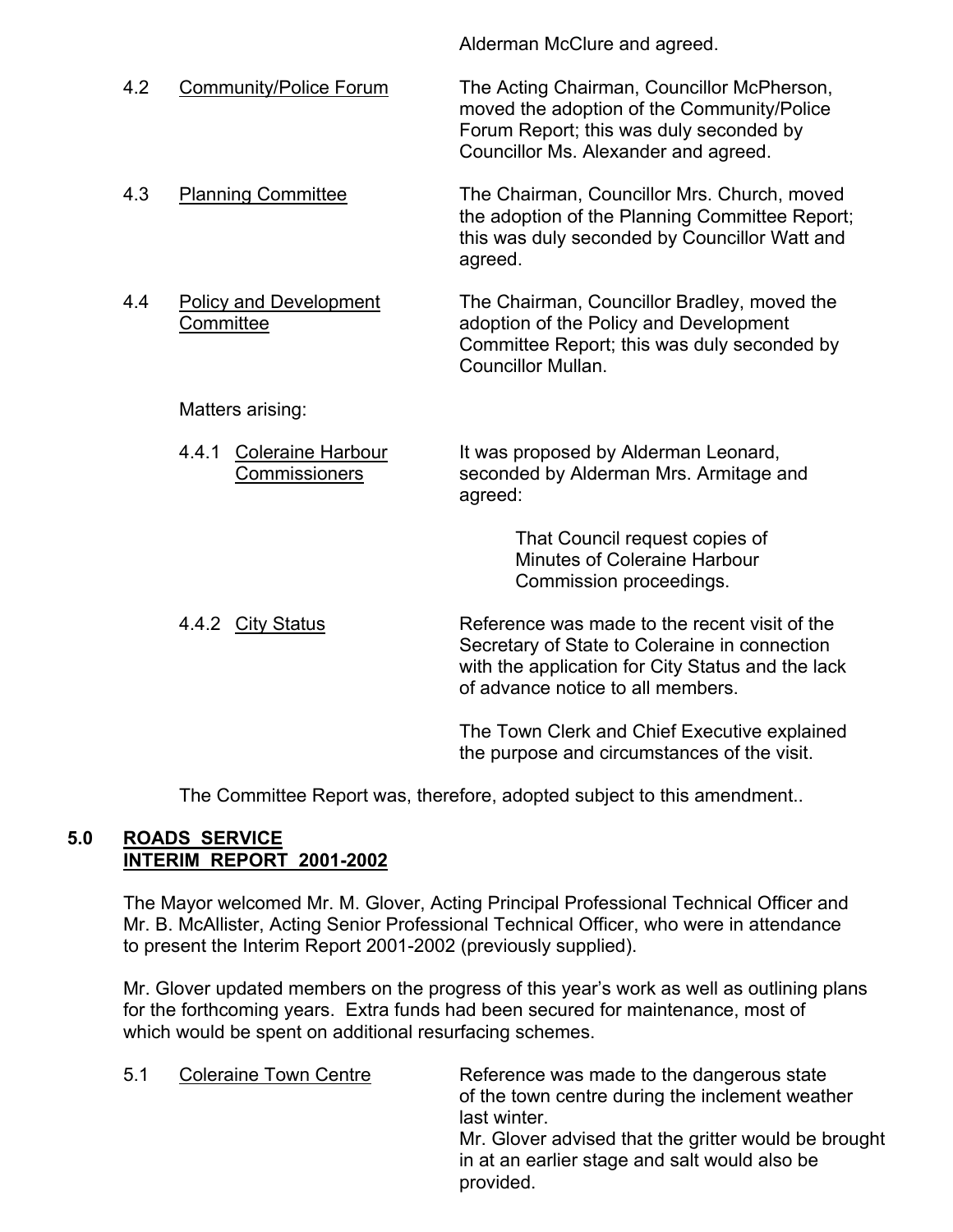5.2 Dunhill Road/Drumcroone Concern was again expressed regarding the<br>Road Junction concern was again expressed regarding the problems encountered at the Dunhill Road/ Drumcroone Road junction.

> Mr. Glover advised that there were no plans to upgrade this junction.

 Various other queries were raised by members and Mr. Glover agreed to investigate these and report back in due course.

The Mayor thanked the representatives for such a comprehensive report.

## **6.0 PORTSTEWART HARBOUR REMEDIAL WORKS**

 The Director of Technical Services' Report on Portstewart Harbour Remedial Works was considered (previously supplied). Three tenders had been received as follows:

| <b>Tenderer</b>             | <b>Submitted Tender Total</b><br>(excl. VAT) | <b>Corrected Tender Total</b><br>(excl. VAT) |
|-----------------------------|----------------------------------------------|----------------------------------------------|
|                             |                                              |                                              |
| McLaughlin & Harvey Ltd.    | 236,495.00                                   | $\overline{\phantom{0}}$                     |
| John Graham (Dromore) Ltd.  | 278,499.00                                   | 278,481.10                                   |
| Farrans (Construction) Ltd. | 285,249.25                                   |                                              |

It was proposed by Councillor McClarty, seconded by the Deputy Mayor and agreed:

 That Council accept the lowest tender from McLaughlin & Harvey Ltd. in the sum of £236,495.00.

## **7.0 STREET TRADING ACT (NORTHERN IRELAND) 2001**

 The Director of Technical Services' Report on the Street Trading Act (Northern Ireland) 2001 was considered (previously supplied).

 The legislation required Council to designate streets within its area in which trading pitches could be allocated for authorised stationary trading.

It was proposed by Councillor McClarty, seconded by Councillor Mrs. Johnston and agreed:

That Council approve and adopt the following:

- (a) Designation of Streets for Street Trading;
- (b) Street Trading Designation Policy;
- (c) Street Trading Designation Procedure.

### **8.0 NORTHERN HEALTH AND SOCIAL SERVICES BOARD**

Tabled:

 Minutes of the Northern Health and Social Services Board dated  $21^{st}$  June, 2001 and  $14^{th}$  August, 2001.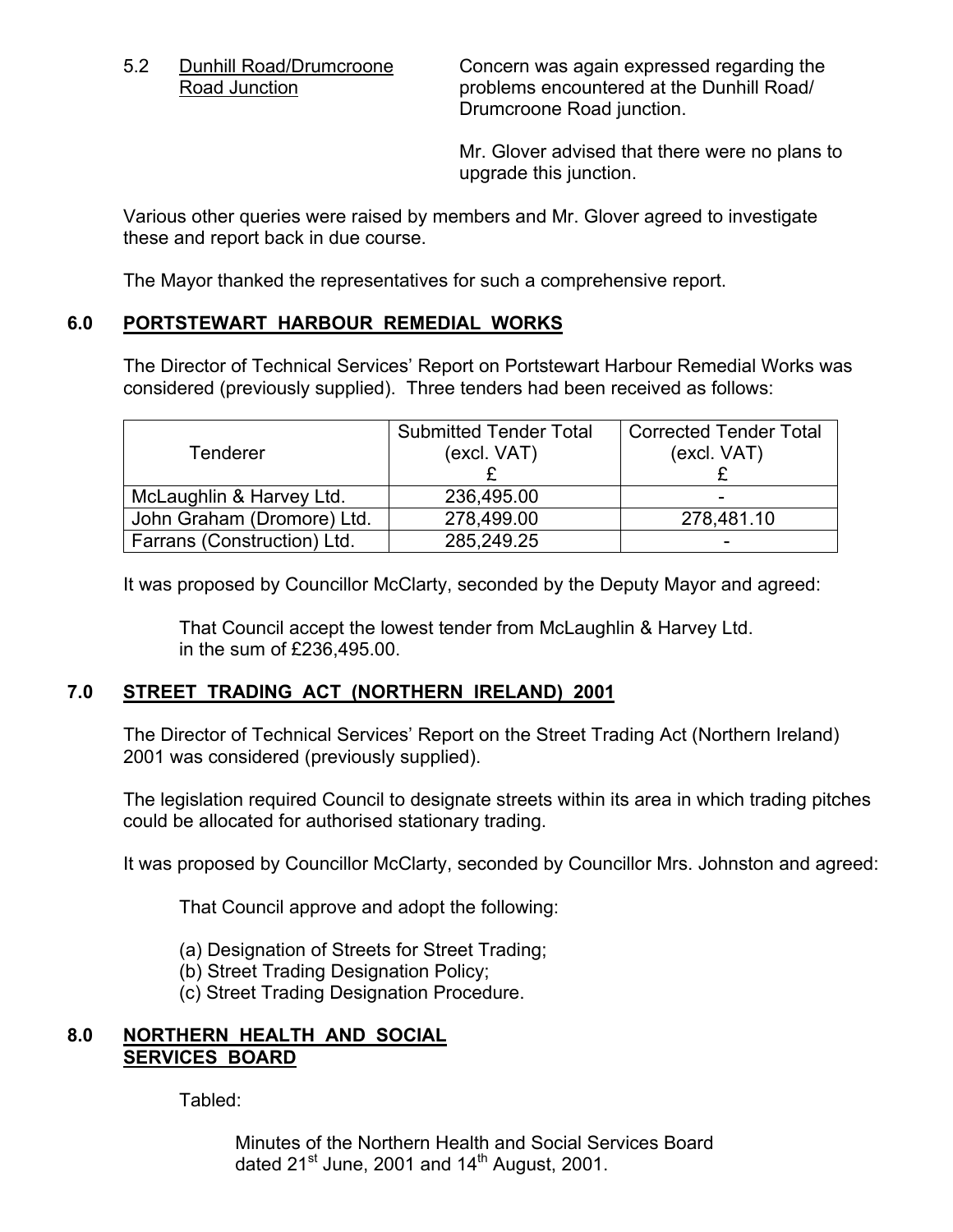#### **9.0 NORTH-EASTERN EDUCATION AND LIBRARY BOARD**

Tabled:

 Minutes of the North-Eastern Education and Library Board dated 25<sup>th</sup> September, 2001.

### **10.0 THE ROYAL TOWN PLANNING INSTITUTE CONFERENCE ELECTED MEMBERS' TRAINING**

 Read letter from The Royal Town Planning Institute advising members that a second Elected Members' Training event was being arranged subject to support from Councils.

It was agreed that Council would support another such event.

#### **11.0 NORTHERN IRELAND CONSUMER COMMITTEE FOR ELECTRICITY ANNUAL REPORT 2000/2001**

Tabled:

 Northern Ireland Consumer Committee for Electricity Annual Report 2000/2001.

#### **12.0 NORTHERN HEALTH AND SOCIAL SERVICES COUNCIL**

Tabled:

 Leaving Hospital – Hospital Discharge Satisfaction Study of Elderly Patients and their Carers.

#### **13.0 PROBATION BOARD FOR NORTHERN IRELAND**

Tabled:

 Probation Board for Northern Ireland Annual Report 2000-2001.

#### **14.0 NEW OPPORTUNITIES FUND**

Tabled:

 Annual report and accounts for the financial year ended 31<sup>st</sup> March, 2001.

#### **15.0 RENT OFFICER FOR NORTHERN IRELAND**

Tabled:

 Annual Report of the Rent Assessment Panel for Northern Ireland from 1<sup>st</sup> April, 2000 to 31<sup>st</sup> March, 2001.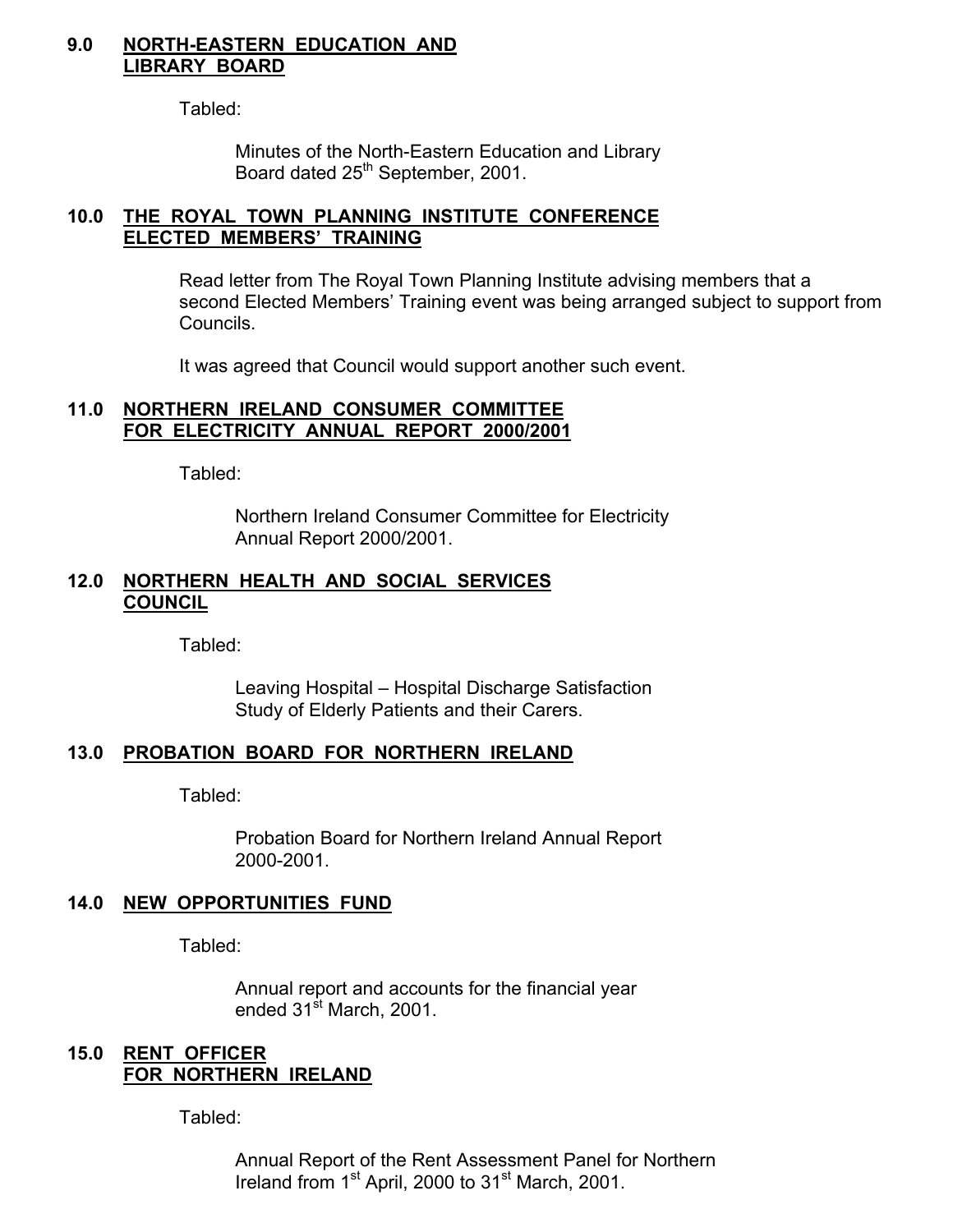## **16.0 CITIZENS ADVICE BUREAU**

Tabled:

Citizens Advice Bureau Annual Report 2000 – 2001.

## **17.0 WATER SERVICE**

Tabled:

Water Service Corporate/Business Plan 2001/2005.

## **18.0 DOCUMENTS FOR SEALING**

Resolved:

That the following documents be sealed:

| 1. Agreement and Counterpart                                 | Sculpture at Burnside Roundabout,<br>Portstewart.<br>Council and Mr. S. Todd, 21 Gorran Road,<br>Coleraine.                                           |                          |
|--------------------------------------------------------------|-------------------------------------------------------------------------------------------------------------------------------------------------------|--------------------------|
| 2. Agreement and Counterpart                                 | Use of land at Parker Avenue, Portrush for<br>a site compound.<br>Council and Conway Contractors,<br>58 Moneymore Road, Magherafelt.                  |                          |
| 3. Lease and Two Counterparts Land at The Arcadia, Portrush. | Department for Social Development, Belfast<br>to Council.                                                                                             |                          |
| 4. Contract Document and<br>Counterpart                      | Arcadia Building Refurbishment and Play Area,<br>Portrush.<br>Council and JPM Contracts Ltd., 79 Main Street,<br>Dungiven.                            |                          |
| 5. Deed of Dedication                                        | Land at Shellhill, Atlantic Road, Coleraine.<br>Council to Department of Finance and<br>Personnel, Belfast.                                           |                          |
| 6. Cemetery Titles                                           | <b>Grant of Right of Burial Deeds</b><br>Register Nos. 2748 - 2768 inclusive:<br>Agherton<br><b>Ballywillan</b><br>Coleraine<br>Kilrea<br>Portstewart | 5<br>9<br>$\overline{7}$ |
|                                                              | Advanced Deeds - Register Nos. 0026 and<br>0027:                                                                                                      |                          |
|                                                              | Ballywillan                                                                                                                                           | 2                        |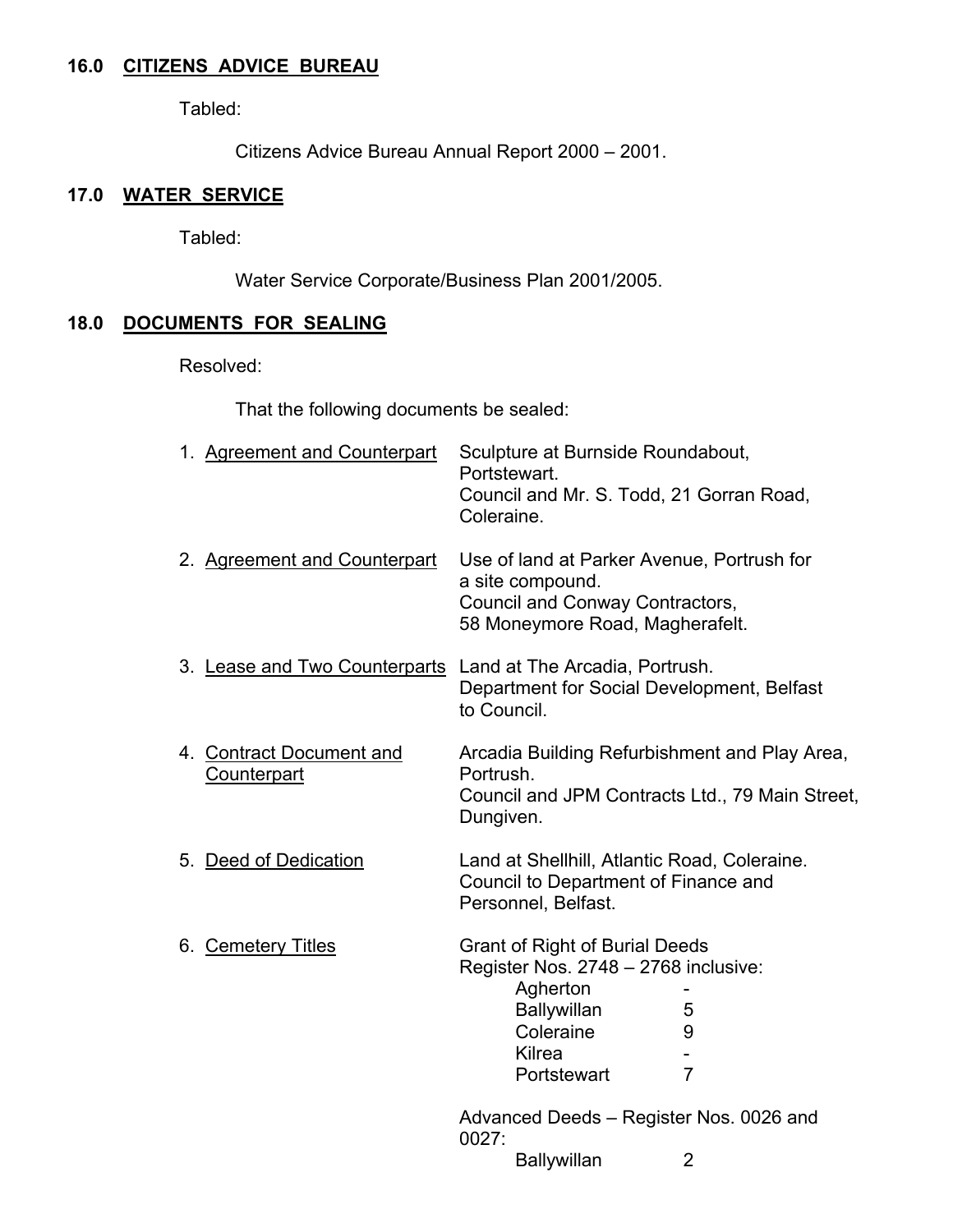## **LEISURE AND ENVIRONMENT COMMITTEE**

# **4th December, 2001.**

| <b>Present:</b>                   | Councillor R. A. McPherson, in the Chair                                                                                                                                                                                                                                                                                                                                               |                                                                                                                      |  |  |
|-----------------------------------|----------------------------------------------------------------------------------------------------------------------------------------------------------------------------------------------------------------------------------------------------------------------------------------------------------------------------------------------------------------------------------------|----------------------------------------------------------------------------------------------------------------------|--|--|
|                                   |                                                                                                                                                                                                                                                                                                                                                                                        | The Mayor, Councillor J. J. Dallat                                                                                   |  |  |
|                                   | The Deputy Mayor, Councillor R. D. Stewart                                                                                                                                                                                                                                                                                                                                             |                                                                                                                      |  |  |
|                                   | <b>Aldermen</b>                                                                                                                                                                                                                                                                                                                                                                        |                                                                                                                      |  |  |
|                                   | P. E. A. Armitage (Mrs.)<br>(Items 3.2 - 13.0)<br>E. T. Black (Mrs.)                                                                                                                                                                                                                                                                                                                   | W. T. Creelman<br><b>B.</b> Leonard<br>W. J. McClure                                                                 |  |  |
|                                   | <b>Councillors</b>                                                                                                                                                                                                                                                                                                                                                                     |                                                                                                                      |  |  |
|                                   | C. S. Alexander (Ms.)<br>D. D. Barbour<br>J. M. Bradley<br>(Items $4.1 - 13.0$ )<br>O. M. Church (Mrs.)<br>T. J. Deans<br>N. F. Hillis                                                                                                                                                                                                                                                 | E. A. Johnston (Mrs.)<br>W. A. King<br>D. McClarty<br>G. L. McLaughlin<br>A. McQuillan<br>E. M. Mullan<br>W. J. Watt |  |  |
| Officers in<br><b>Attendance:</b> | Town Clerk and Chief Executive, Director of Environmental<br>Health, Director of Technical Services, Senior Technical Officer<br>(Items 5.4 - 13.0), Principal Building Control Officer, Environment<br>Officer (Items 5.4 - 5.9), Assistant Environment Officer<br>(Items 5.4 - 5.9), Principal Administrative Officer, Administrative<br><b>Officer and Administrative Assistant</b> |                                                                                                                      |  |  |
| Apology:                          | <b>Councillor Mrs. Fielding</b>                                                                                                                                                                                                                                                                                                                                                        |                                                                                                                      |  |  |
| 1.0<br><b>CONGRATULATIONS</b>     |                                                                                                                                                                                                                                                                                                                                                                                        |                                                                                                                      |  |  |
|                                   | The Chairman congratulated Councillor Mrs. Johnston on being elected as President                                                                                                                                                                                                                                                                                                      |                                                                                                                      |  |  |

of the Northern Ireland Local Government Association.

#### **2.0 SYMPATHY**

 Reference was made to the recent death of Mr. John McGlone, the father of Councillor P. McGlone, Vice-President of the Northern Ireland Local Government Association.

Members expressed their sympathy and extended condolences to the family circle.

#### **3.0 LEISURE SERVICES REPORT**

The Report of the Director of Leisure Services was considered (previously supplied).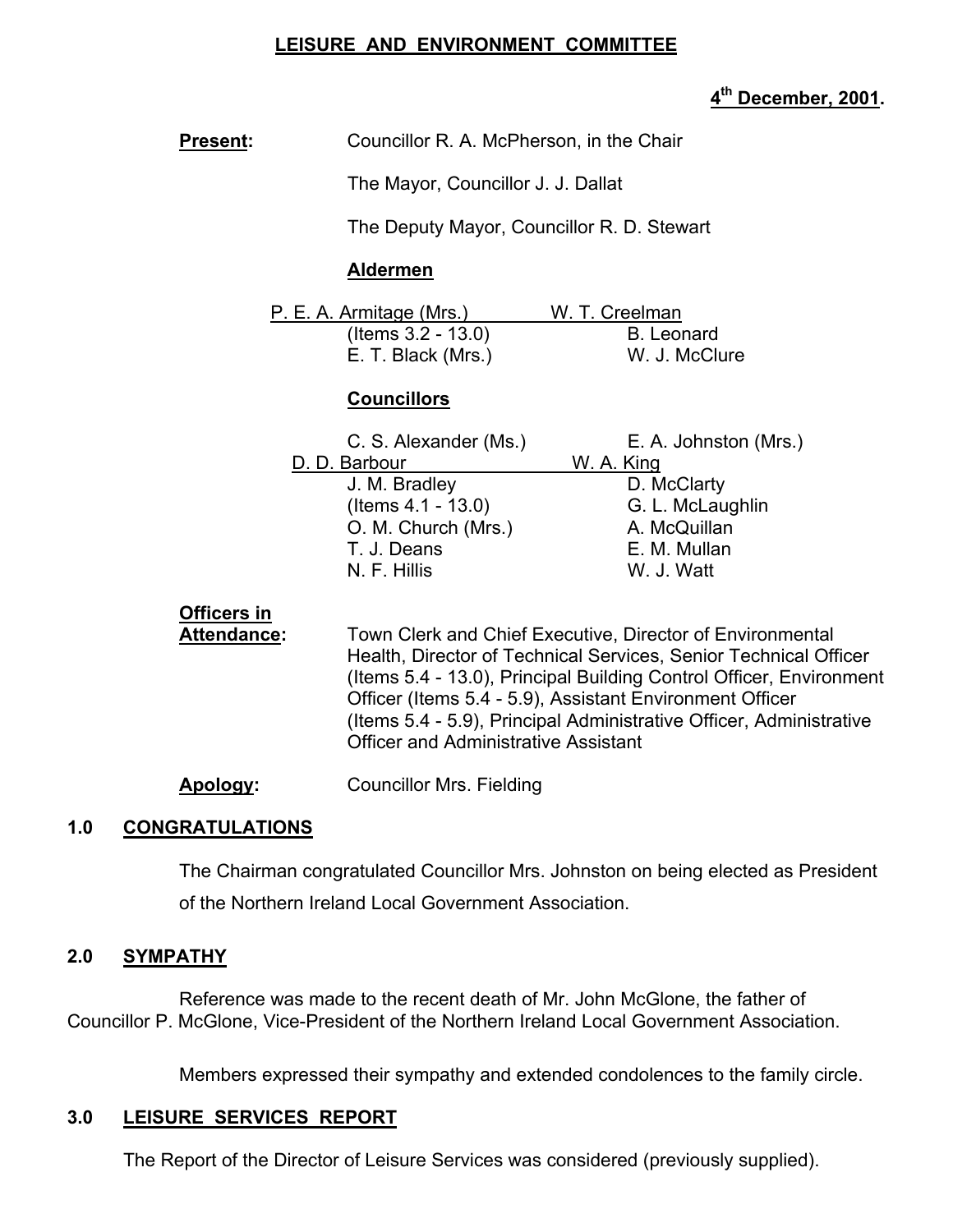Matters arising:

3.1 Coleraine Twinning Association Recommended: That Council contribute £5,000 for 2001/2002 to the Coleraine Twinning Association to assist with the promotion and maintenance of the twinning links with La Roche-sur-Yon. 3.2 Coleraine Leisure Centre and Council is recommended to agree to the Christmas/ Waterworld - Christmas/New New Year opening hours for Coleraine Leisure Year Opening Centre and Waterworld, as detailed in the report. 3.3 Land at Rugby Avenue - Committee noted that detailed proposals for Coleraine recreational use of a small area of land (approximately 3 acres) at Rugby Avenue Playing Fields were awaited from Coleraine Rugby Club and Causeway Institute of Further and Higher Education. 3.4 Art Exhibition - Coleraine Members were reminded of the forthcoming art Town Hall **Exhibition at Coleraine Town Hall on 6<sup>th</sup> December.** 

Noted.

## **4.0 ENVIRONMENTAL HEALTH REPORT**

The Report of the Director of Environmental Health was considered (previously supplied).

Matters arising:

 4.1 Air Quality Consideration was given to information, as detailed in the report, regarding a Stage 2 Air Quality Review.

Following discussion it was recommended:

 That Council accept the offer of grant assistance to carry out the review and that the necessary Departmental resources be dedicated to the project.

 4.2 Dog Control Committee welcomed the various initiatives and enforcement strategies in relation to the dog control service, as detailed in the report.

## **5.0 TECHNICAL SERVICES REPORT**

The Report of the Director of Technical Services was considered (previously supplied).

Matters arising: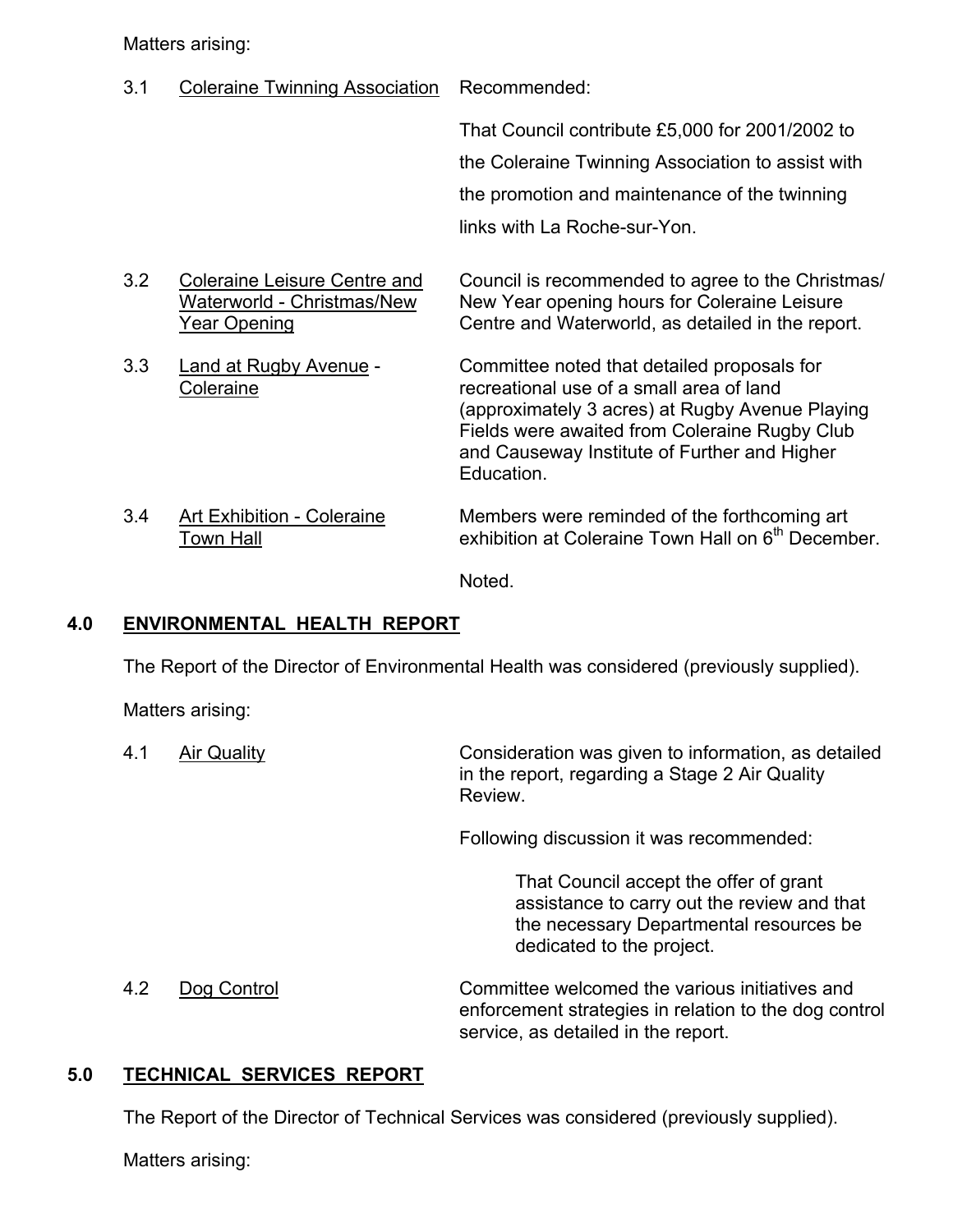5.1 Department of Regional Development - Roads Service

|     |                | 5.1.1 Proposed Abandonment<br>at Dunboe Gardens,<br>Articlave     | The Department proposed to abandon a small<br>portion of roadway which formed part of a former<br>turning area at Dunboe Gardens, Articlave. This<br>portion of roadway was no longer required for<br>vehicular or pedestrian traffic. |           |
|-----|----------------|-------------------------------------------------------------------|----------------------------------------------------------------------------------------------------------------------------------------------------------------------------------------------------------------------------------------|-----------|
|     |                |                                                                   | Council is recommended to support the proposal.                                                                                                                                                                                        |           |
| 5.2 |                | <b>Partnering Arrangements for</b><br>the Removal of Snow and Ice | Consideration was given to a request, as detailed<br>in the report, from Roads Service for Council to<br>assist the Department in the removal of snow and<br>ice from town centre footpaths and pedestrian<br>areas.                   |           |
|     |                |                                                                   | Following discussion it was recommended:                                                                                                                                                                                               |           |
|     |                |                                                                   | That Council agree, in principle, to enter into<br>such an agreement with the Department,<br>pending submission of the list of areas to be<br>treated and finalisation of satisfactory<br>insurance and liability details.             |           |
| 5.3 | <b>Tenders</b> |                                                                   |                                                                                                                                                                                                                                        |           |
|     | 5.3.1          | Mechanical Road<br><b>Sweepers</b>                                | Six tenders had been received for the supply of<br>2 no. mechanical road sweepers, viz:                                                                                                                                                |           |
|     |                | Supplier                                                          | Make/Model                                                                                                                                                                                                                             | Cost<br>£ |
|     | 1.             | <b>McCreath Taylor</b>                                            | Scarab Merlin/Leyland DAF<br>dual sweep                                                                                                                                                                                                | 64,760    |
|     | 2.             | McCreath Taylor                                                   | Scarab Merlin/Iveco dual<br>sweep                                                                                                                                                                                                      | 63,914    |
|     | 3.             | <b>McCreath Taylor</b>                                            | Scarab Merlin/Leyland DAF<br>single sweep                                                                                                                                                                                              | 61,760    |
|     | 4.             | McCreath Taylor                                                   | Scarab Merlin/Iveco                                                                                                                                                                                                                    | 60,914    |

5. S. P. Plant Johnstone 500/Leyland DAF manual gearbox 59,107 6. S. P. Plant Johnstone 500/Leyland DAF auto gearbox 65,507

Recommended: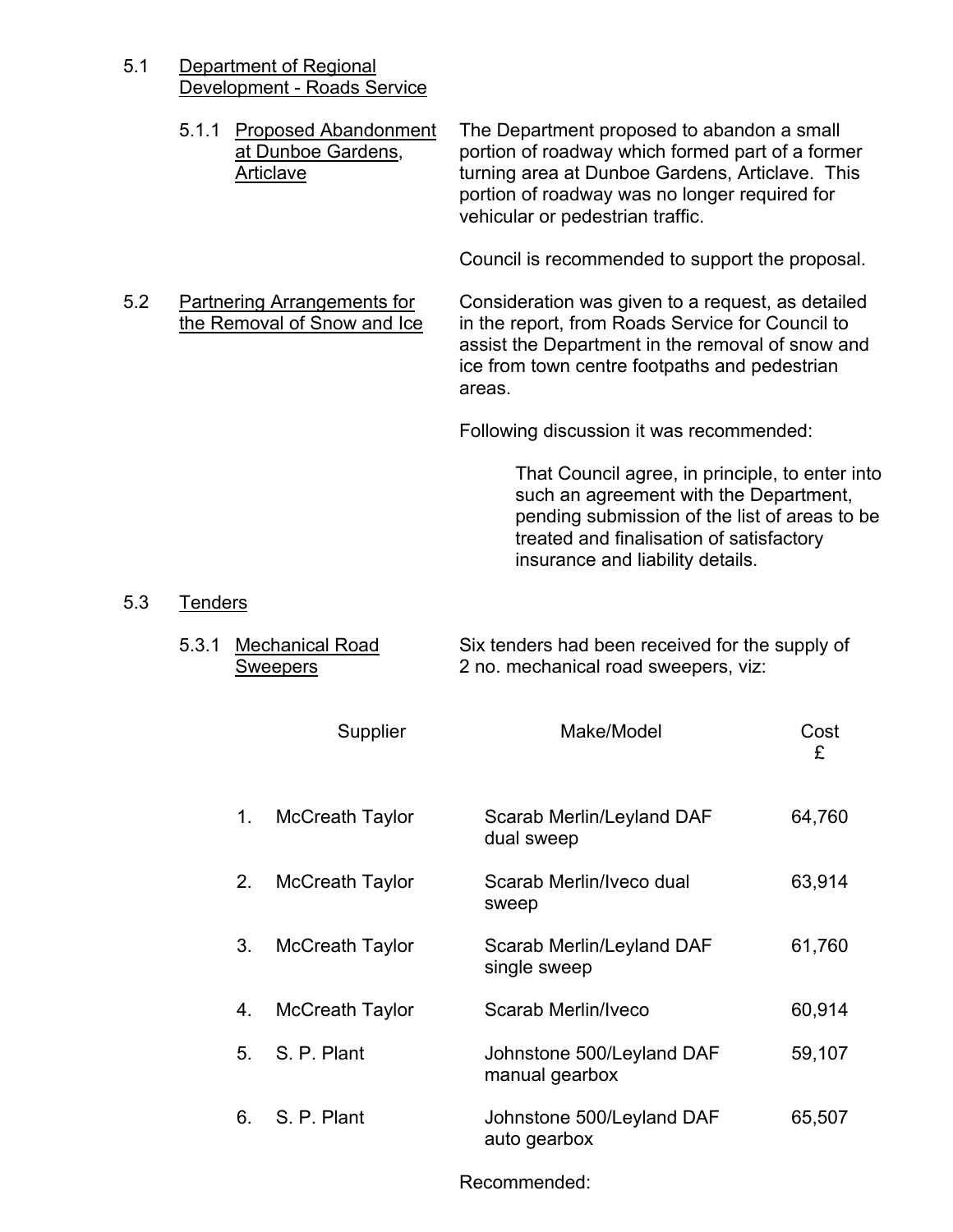That Council accept the tender from McCreath Taylor for a Scarab Merlin/Leyland DAF sweeper, for the sum of £64,760, as recommended by the Director of Technical Services for the reasons as detailed in the report.

#### 3.5 Tonne Mechanical Sweeper

|       |    | Supplier                            | Make/Model                                                                                                                                                                                                                 | Cost<br>£ |
|-------|----|-------------------------------------|----------------------------------------------------------------------------------------------------------------------------------------------------------------------------------------------------------------------------|-----------|
|       | 1. | <b>McCreath Taylor</b>              | Scarab Minor                                                                                                                                                                                                               | 46,320    |
|       | 2. | S. P. Plant                         | Johnstone Compact 40                                                                                                                                                                                                       | 42,915    |
|       | 3. | R. D. Mechanical<br><b>Services</b> | Schmidt Swingo 250                                                                                                                                                                                                         | 46,712    |
|       | 4. | R. D. Mechanical<br><b>Services</b> | <b>Schmidt Classic 151</b>                                                                                                                                                                                                 | 41,000    |
|       |    |                                     | Recommended:                                                                                                                                                                                                               |           |
|       |    |                                     | That Council accept the tender from S. P.<br>Plant for a Johnstone Compact 40 sweeper,<br>for the sum of $£42,915$ , as recommended by<br>the Director of Technical Services for the<br>reasons as detailed in the report. |           |
| 5.3.2 |    | Moveable Refuse<br>Containers       | Six tenders had been received for the supply and<br>delivery of moveable refuse containers, viz:                                                                                                                           |           |

Company £

| 16,240.00 |
|-----------|
| 16,640.00 |
| 16,647.25 |
| 17,054.00 |
| 19,905.00 |
| 20,670.00 |
|           |

Recommended:

 That Council accept the lowest tender from S. S. I. Schaefer, in the sum of £16,240.00.

5.4 Coastal Path, Portstewart Consideration was given to information, as detailed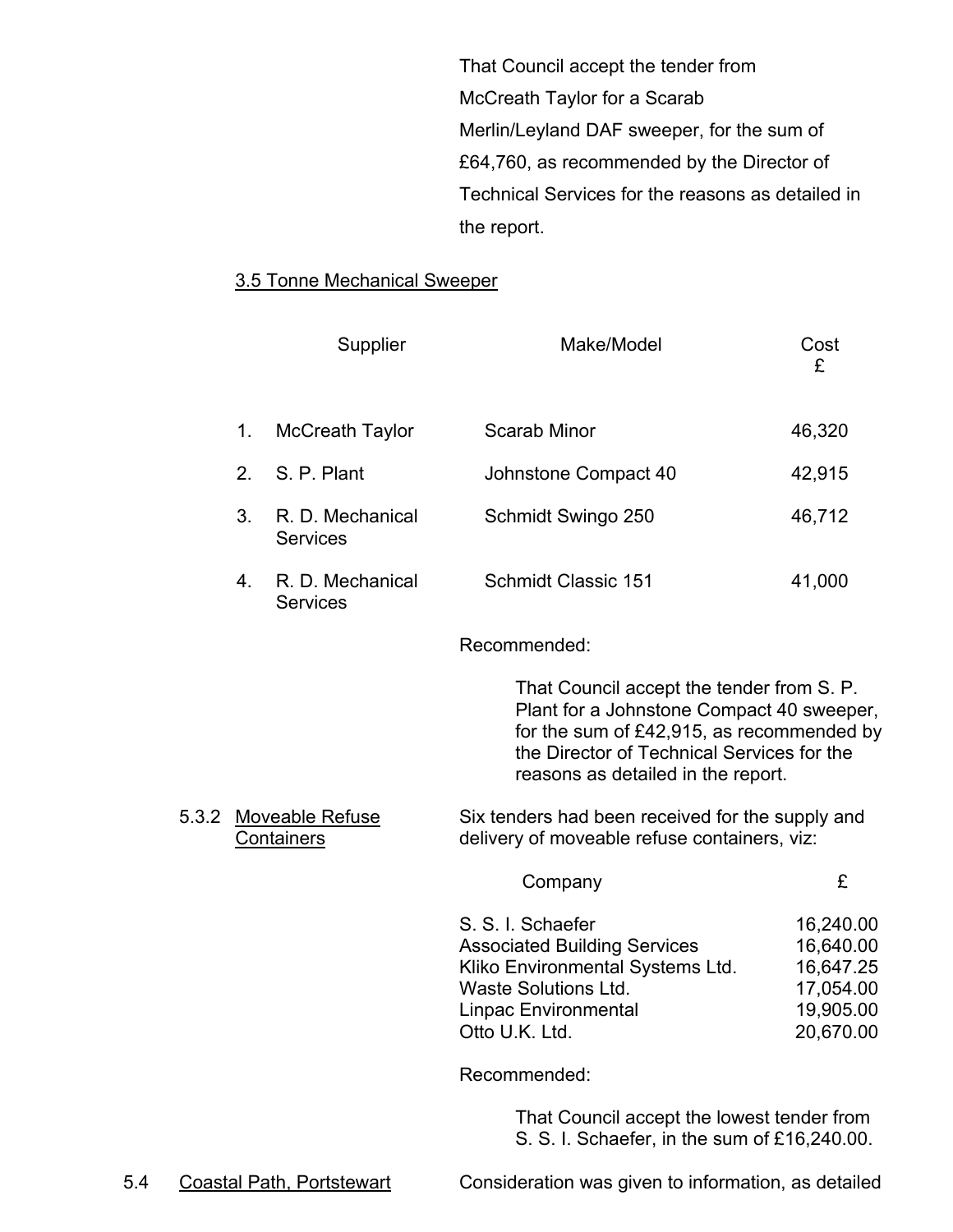in the report, regarding Kirk McClure Morton's proposals in relation to the safety of the public using the coastal path at Portstewart. Following a full discussion on this topic it was recommended:

> That Council agree, in principle, to the proposed works at an approximate cost of £60,000 to enable the scheme to progress to tender stage.

Council is also recommended to retain the services of Kirk McClure Morton to examine the remainder of the coastal pathway from Portnahapple to the Strand, Portstewart. The consultants would provide recommendations on general upgrading to include the area at and around St. Patrick's Well adjacent to the Strand.

 5.5 Entertainments Licences - Renewals

> 5.5.1 Golf Hotel, Castlerock An application for the renewal of an Entertainments Licence had been received in respect of:

> > Golf Hotel, 17 Main Street, Castlerock

Recommended:

 That the Entertainments Licence be renewed with a special condition, viz:

"All windows within the dining/function room area must be kept closed at all times when entertainment is being provided in this area."

 5.5.2 Royal Court Hotel, Committee noted that as an objection had been Portrush received to the application for renewal of the entertainments licence and variation, to include a new function room, this matter would be deferred to the December meeting of Council.

> Both the applicant and objector would be given the opportunity to address Council.

- 5.6 Congratulations Congratulations were extended to staff involved in enforcement and inspection duties.
- 5.7 Building Control
	- 5.7.1 Approvals Approval had been given for sixty-five applications.
- 

5.8 Waste Management **A** leaflet on Waste Management (Your Council

Values Your Opinion) was circulated for members'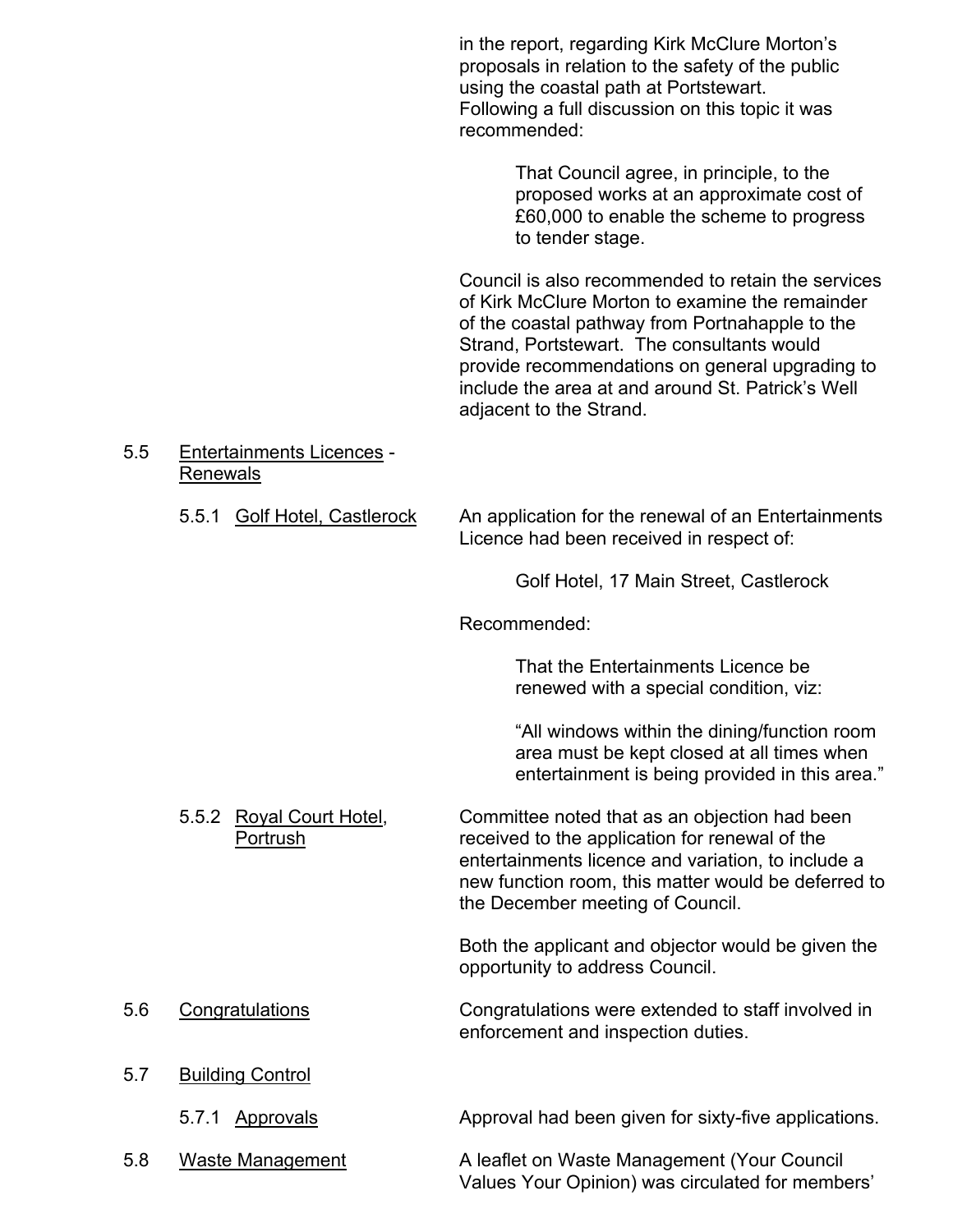information.

 5.9 Environment Section The Chairman welcomed Mr. Jim Allen, Environment Officer and Mrs. Fiona Watters, Assistant Environment Officer, who were in attendance to address Committee on their work.

> Both officers elaborated on the ongoing community education programme and highlighted a new project aimed at "creating a better Borough".

A varied discussion ensued during which the officers answered various members' questions.

The Chairman thanked Mr. Allen and Mrs. Watters for their interesting and informative presentation.

### **6.0 CREATING A SOCCER STRATEGY FOR NORTHERN IRELAND**

Consideration was given to the report (previously supplied) from the Advisory Panel to the Minister for Culture, Arts and Leisure on Creating A Soccer Strategy for Northern Ireland.

Committee generally welcomed the proposals, although concern was expressed regarding the future of junior soccer, the Chief Executive would draft a response to the Department of Culture, Arts and Leisure incorporating comments made by members.

## **7.0 TREE - COLERAINE DIAMOND**

The Principal Administrative Officer (Leisure Services) reported that the Parks Superintendent had

advised that a tree located at Coleraine Diamond required pruning and other remedial measures.

Council is recommended to agree to the required work being carried out.

## **8.0 COMMUNITY POLICING - RESOURCES**

 Concern was expressed regarding available resources for community policing to address recent episodes of anti-social behaviour.

 The Town Clerk and Chief Executive would seek further information from the District Commander (P.S.N.I.) and report on this topic to the December meeting of Council.

#### **9.0 ULSTER TELEVISION - CRIMECALL PROGRAMME**

Reference was made to media reports regarding the proposed termination by Ulster Television of

the local Crimecall programme.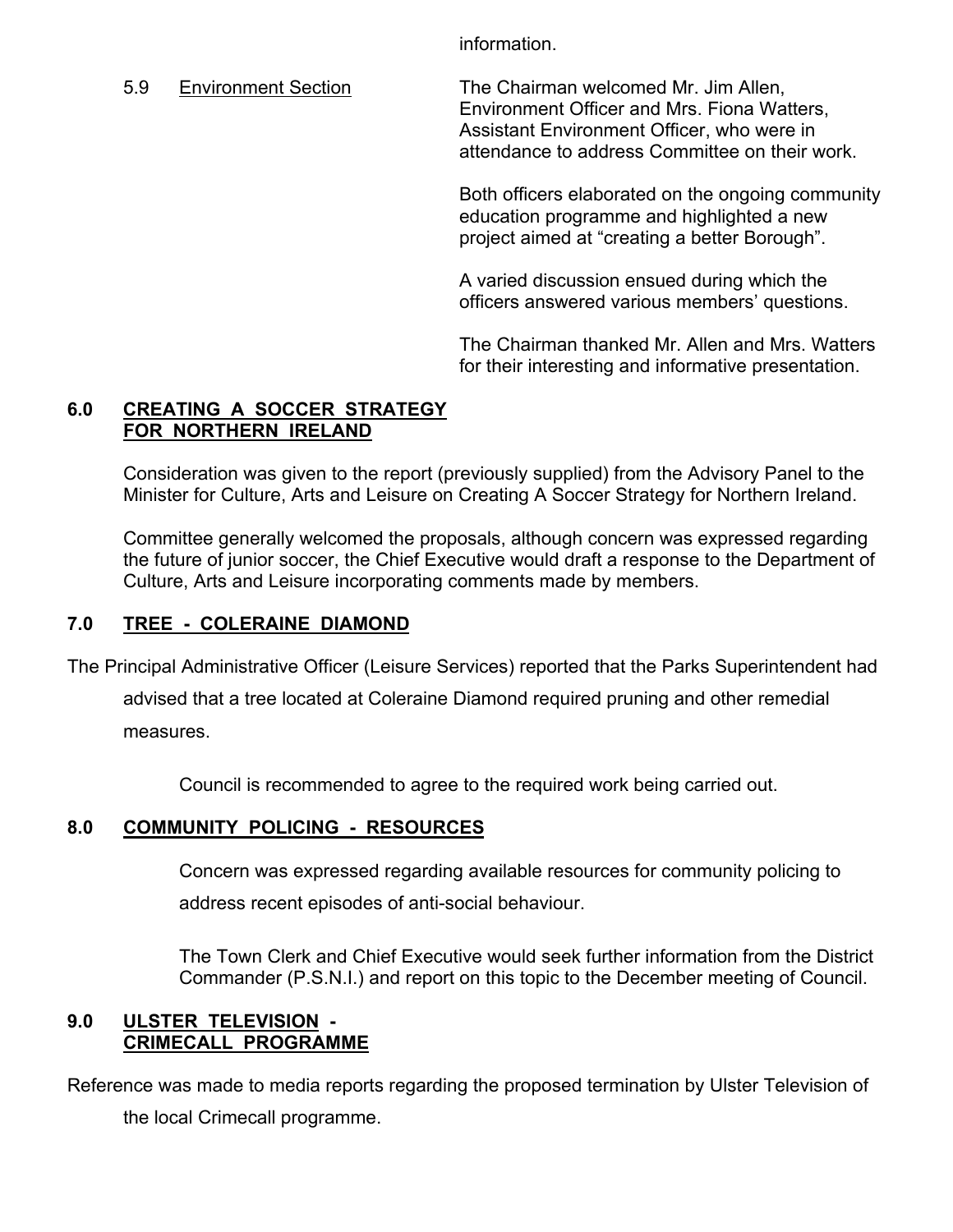Council is recommended to write to Ulster Television urging that the programme be retained.

## **10.0 PORTRUSH CHRISTMAS TREE**

 Congratulations were extended to all concerned with the successful Christmas switch-on event in Portrush.

Concern was expressed regarding the subsequent vandalism of the tree.

 The Director of Technical Services was asked to liaise with the local churches with a view to having the tree re-positioned next year.

## **11.0 ADVERTISING BOARDS - COLERAINE**

 Concern was expressed regarding the dangers caused by advertising boards in Coleraine during the recent stormy weather.

The Director of Technical Services agreed to raise this matter with Roads Service.

#### **12.0 GARVAGH CHRISTMAS SWITCH-ON**

 Concern was expressed regarding apparent confusion regarding the time of the Christmas switch-on in Garvagh.

 The Principal Administrative Officer (Leisure Services) advised that efforts would be made to further publicise the timings.

#### **13.0 "REGENERATION OF THE FROSSES" EVENT**

 Congratulations were extended to the schools from the Borough who had participated in today's "Regeneration Of The Frosses" tree planting event at Ballymoney.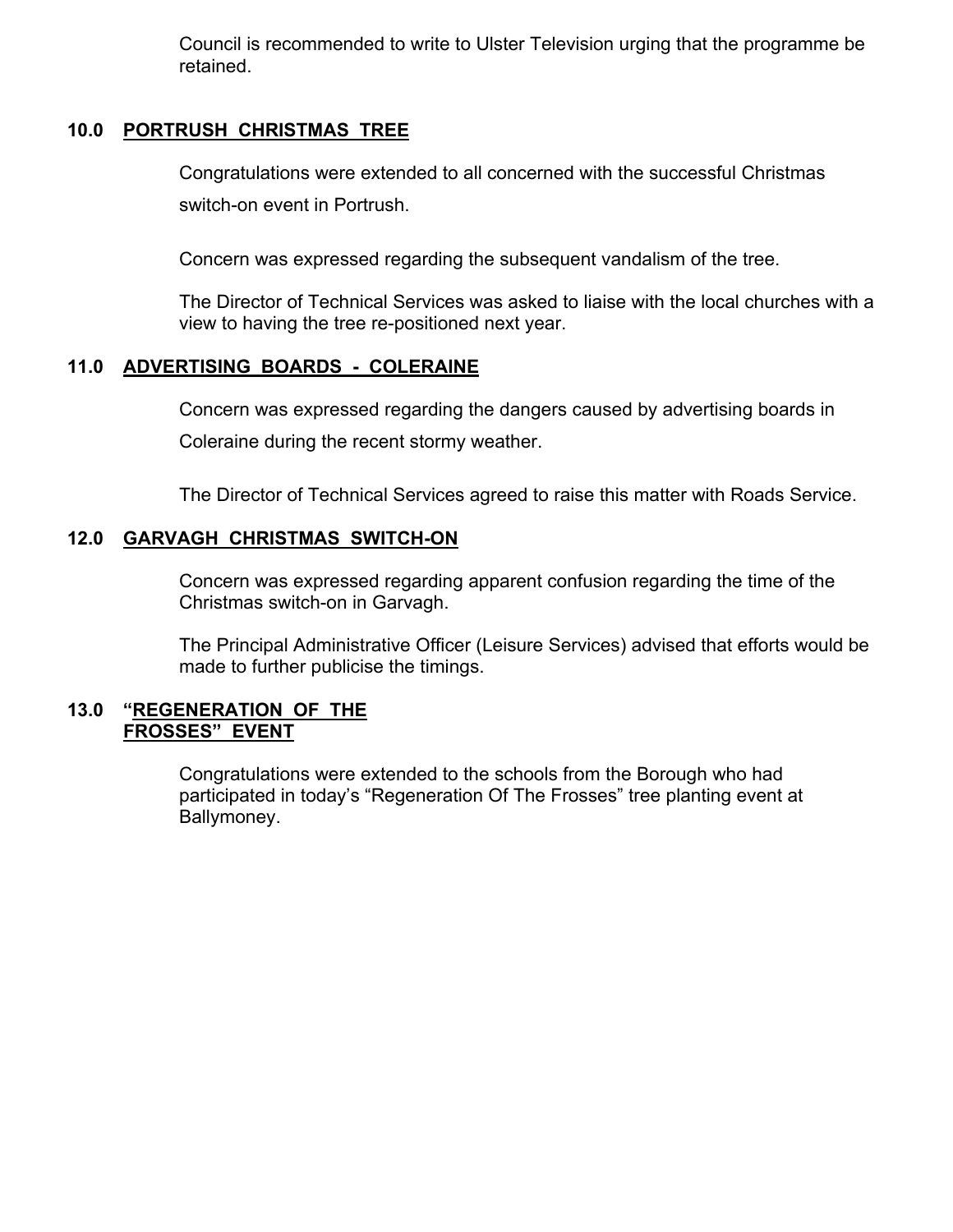## **PLANNING COMMITTEE**

# **11th December, 2001.**

| <b>Present:</b>                   | Councillor O. M. Church (Mrs.) in the Chair                                                                                                                                                       |                                                                                                                     |
|-----------------------------------|---------------------------------------------------------------------------------------------------------------------------------------------------------------------------------------------------|---------------------------------------------------------------------------------------------------------------------|
|                                   | The Mayor, Councillor J. J. Dallat<br>(Items $2.10 - 6.0$ )                                                                                                                                       |                                                                                                                     |
|                                   | The Deputy Mayor, Councillor R. D. Stewart                                                                                                                                                        |                                                                                                                     |
|                                   | <b>Aldermen</b>                                                                                                                                                                                   |                                                                                                                     |
|                                   | E. T. Black (Mrs.)<br>(Items $2.5 - 2.13$ )<br>W. T. Creelman                                                                                                                                     | <b>B.</b> Leonard<br>W. J. McClure                                                                                  |
|                                   | <b>Councillors</b>                                                                                                                                                                                |                                                                                                                     |
|                                   | C. S. Alexander (Ms.)<br>D. D. Barbour<br>(Items $1.0 - 2.19$ )<br>T. J. Deans<br>(Items $1.0 - 4.0$ )<br>E. P. Fielding (Mrs.)<br>N. F. Hillis<br>E. A. Johnston (Mrs.)<br>(Items $1.0 - 2.13$ ) | W. A. King<br>D. McClarty<br>G. L. McLaughlin<br>A. McQuillan<br>(Items $1.0 - 4.0$ )<br>E. M. Mullan<br>W. J. Watt |
| Also in<br>Attendance:            | Representatives from the Planning Service -<br>Mr. W. Robinson and Miss J. McMath                                                                                                                 |                                                                                                                     |
| <b>Officers in</b><br>Attendance: | Senior Environmental Health Officer, Principal<br><b>Administrative Officer and Administrative Assistant</b>                                                                                      |                                                                                                                     |
| Apologies:                        |                                                                                                                                                                                                   | Alderman Mrs. Armitage and Councillor McPherson                                                                     |
| 1.0<br><b>WELCOME</b>             |                                                                                                                                                                                                   |                                                                                                                     |

The Chairman welcomed everyone to the Meeting.

# **2.0 PLANNING APPLICATIONS**

A list of sixty-seven applications was considered (previously supplied).

## **Applications Deferred from Previous Meeting**

2.1 Application No. D1 C/2001/0785/O Dwelling and garage at Laragh Road, The opinion of the Planning Service was to approve.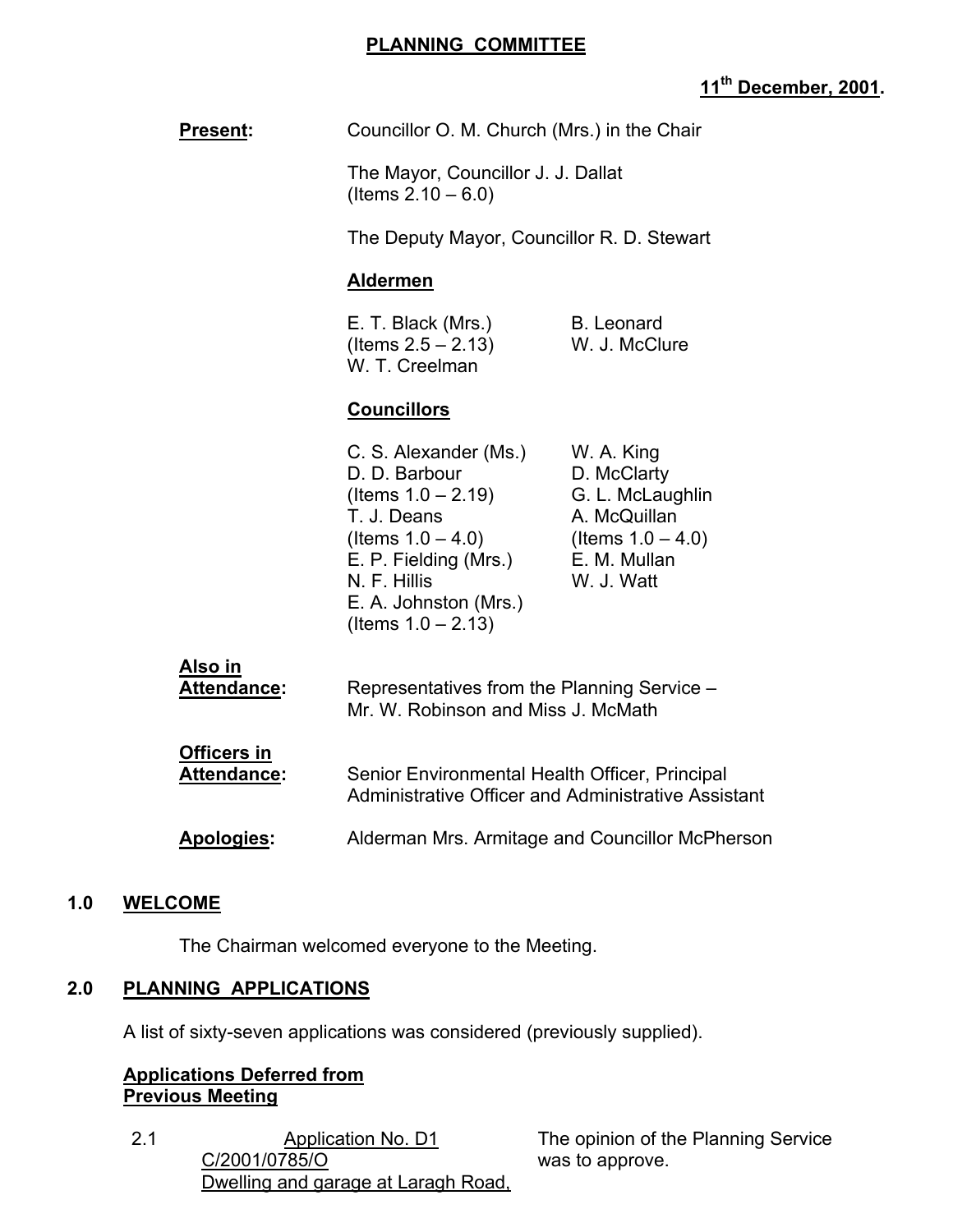2.2 Application No. D2 C/2001/0850/F Erection of one and a half storey dwelling at Artidillon Road, 100 metres east of Glebe Road, Long's Glebe, Castlerock for Mr. J. Hyndman

2.3 Application No. D3 C/2001/0908/F Construction of 17 new apartments at Lis Na Rhin, 6 Victoria Terrace, Portstewart for Mr. F. Gardiner

Swatragh for Mr. D. O'Kane It was agreed that the application be approved.

The opinion of the Planning Service was to approve.

It was agreed that the application be approved.

The opinion of the Planning Service was to refuse.

It was agreed that the application be deferred for two weeks to facilitate further discussions with the applicant.

If agreement could be reached the application would be approved otherwise it would be refused.

The opinion of the Planning Service was to refuse.

It was agreed that the application be refused.

The opinion of the Planning Service was to refuse.

It was proposed by Councillor Watt and seconded by Councillor Mrs. Black:

> That the application be approved.

On being put to the Meeting the proposal was carried, seventeen members voting in favour and no one voting against.

The opinion of the Planning Service was to approve.

It was agreed that the application be approved.

The opinion of the Planning Service was to refuse.

It was agreed that the application be

2.4 Application No. D4 C/2001/0925/O Site for bungalow adjacent to 20 Cam Road, Macosquin, Coleraine for Messrs. R. & P. Mullan

2.5 Applicaton No. D5 C/2001/0929/O Site for single storey dwelling at Kiltinny Park adjacent to No. 2 Kiltinny Park, Coleraine for Mr. S. J. **McCandless** 

2.6 Application No. D6 C/2001/0956/O Two new dwellings to replace existing farmhouse and outbuildings at 38 Lisachrin Road, Garvagh for Mr. M. Glass

#### **NEW APPLICATIONS**

2.7 Application No. 5 C/2001/0846/O Proposed dwelling house opposite No. 37 Movanagher Road, Kilrea for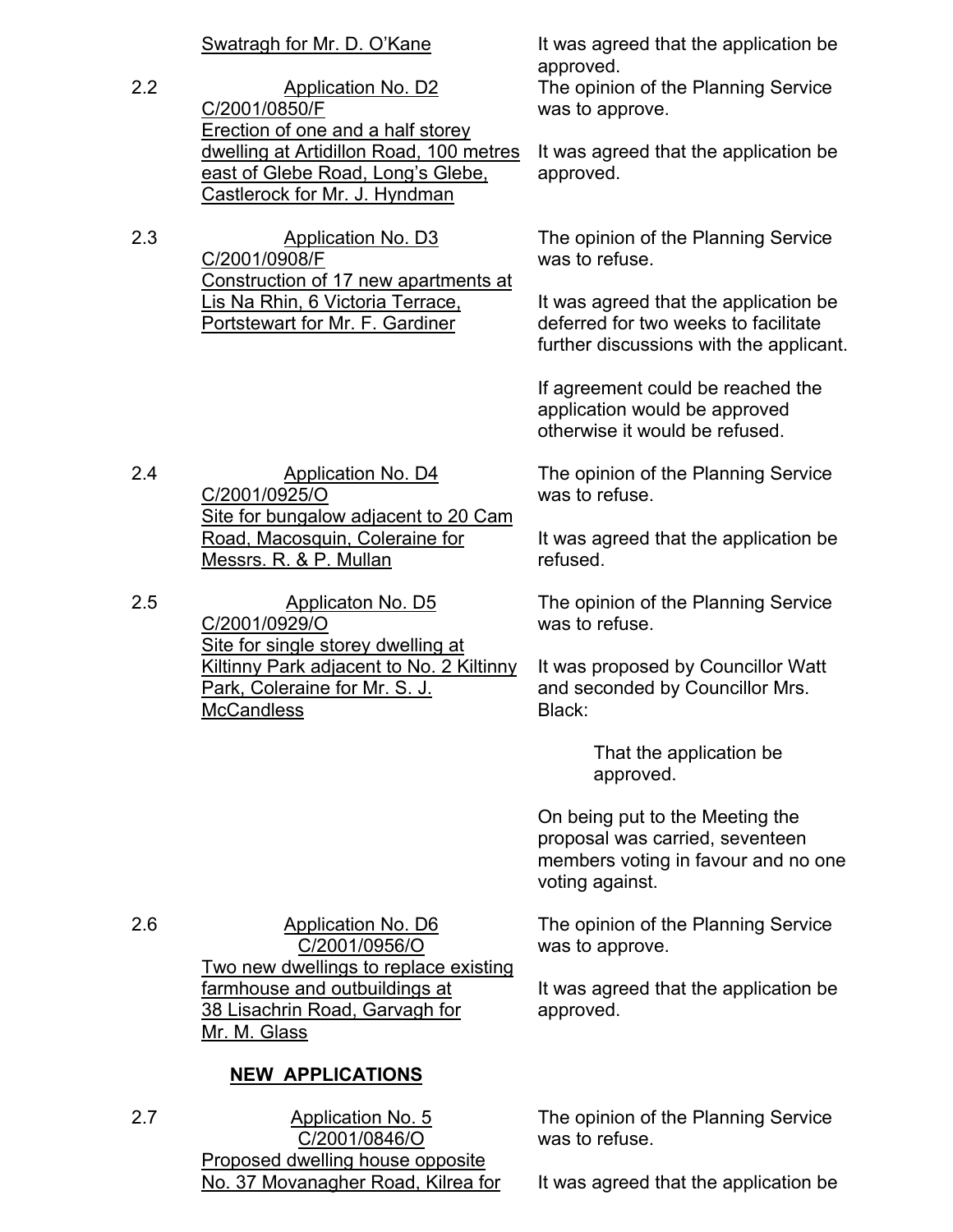2.8 Application No. 13 C/2001/0986/O Erection of replacement dwelling adjacent to 106 Carhill Road, Garvagh for Mr. L. J. McKeefry

2.9 Application No. 23 C/2001/1011/F Retention of dwelling at Site No. 84 Redwood Park, Somerset, Coleraine for M. & A. Builders

Mr. P. O'Hara **deferred** for one month to facilitate a Council site visit.

The opinion of the Planning Service was to refuse.

It was agreed that the application be deferred for one month to facilitate a Council site visit.

The opinion of the Planning Service was to refuse.

Reported that this was a retrospective application.

It was proposed by Councillor Mullan and seconded by Alderman Leonard:

> That the application be refused.

On being put to the Meeting the proposal was carried, sixteen members voting in favour and no one voting against.

It was noted that a meeting would take place between the applicant, agent and Planning representatives.

The opinion of the Planning Service was to refuse both applications.

Letter dated 9<sup>th</sup> November, 2001 from Paul Neely, Solicitor had been circulated to each member.

It was agreed that the applications be deferred for one month to facilitate Council site visits.

The opinion of the Planning Service was to refuse.

It was agreed that the application be deferred for one month to facilitate a Council site visit.

The opinion of the Planning Service was to refuse.

It was agreed that the application be deferred for one month to facilitate a

2.10 Application No. 27 C/2001/1015/O New dwelling 70m east of No. 55 Liscall Road, Garvagh for Mr. S. Higgins

> Application No. 28 C/2001/1017/O New dwelling 80m east of No. 60 Liscall Road, Plantation Road, Garvagh for Mr. S.Higgins

2.11 Application No. 31 C/2001/1024/O Site for dwelling at Priestland Road, Bushmills for Mr. J. McAuley

2.12 Application No. 35 C/2001/1029/F Proposed re-development of site to 2 no. townhouses and 4 no. apartments, two and a half storey at 21 Sea Road,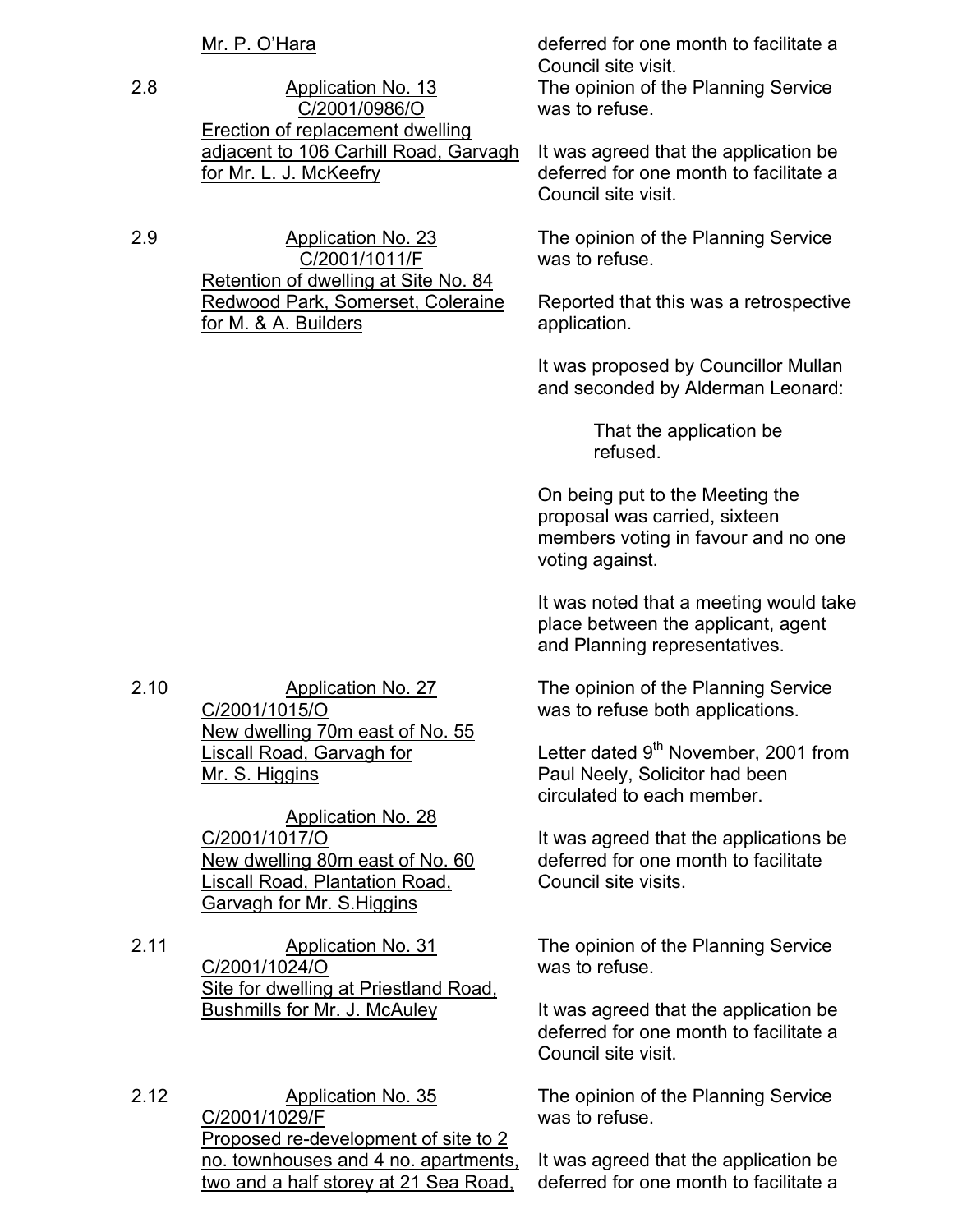|      | Castlerock for Mr. and Mrs. D.                                                                                      | Council site visit.                                                                                                                                                                            |
|------|---------------------------------------------------------------------------------------------------------------------|------------------------------------------------------------------------------------------------------------------------------------------------------------------------------------------------|
| 2.13 | <b>McNally</b><br><b>Planning Site Visits</b>                                                                       | The Principal Administrative Officer<br>reported on the procedure for notifying<br>applicants/agents of site visits in<br>neighbouring Councils.                                               |
|      |                                                                                                                     | Legal advice was to continue with the<br>existing arrangements, i.e., Council<br>officers notify Councillors of the details<br>of site visits and Councillors advise the<br>applicants/agents. |
|      |                                                                                                                     | It was agreed that Council continue<br>with this procedure.                                                                                                                                    |
| 2.14 | <b>Application No. 42</b><br>C/2001/1044/F<br>Erection of 4 no. semi-detached                                       | The opinion of the Planning Service<br>was to refuse.                                                                                                                                          |
|      | dwellings and 1 no. detached dwelling<br>at No. 71 - 73 Strand Road,<br>Portstewart for O'Kane & Devine Ltd.        | Letter dated 3 <sup>rd</sup> December, 2001 from<br>Mr. H. D. J. McKeown had been<br>circulated to each member.                                                                                |
|      |                                                                                                                     | It was agreed that the application be<br>deferred for one month to facilitate<br>further discussions between the<br>applicant and Planning Service.                                            |
| 2.15 | Application No. 48<br>C/2001/1053/F<br>Erection of 5 no retail units and 4 no.                                      | The opinion of the Planning Service<br>was to refuse.                                                                                                                                          |
|      | two bedroom apartments with<br>associated parking facilities at<br>Lissadell Avenue, Portstewart for<br>Harod Homes | Letter dated 21 November, 2001 from<br>The Aghermore/Millrush Concerned<br>Residents had been circulated to each<br>member.                                                                    |
|      |                                                                                                                     | The application had now been<br>withdrawn.                                                                                                                                                     |
| 2.16 | Application No. 54<br>C/2001/1060/F<br>Erection of one and a half storey                                            | The opinion of the Planning Service<br>was to refuse.                                                                                                                                          |
|      | dwelling and detached garage at<br>Lisnascrehog Road, Garvagh for<br>Miss E. McNicholl and Mr. G.<br><b>Dempsey</b> | It was agreed that the application be<br>deferred for one month to facilitate an<br>office meeting.                                                                                            |
| 2.17 | <b>Application No. 55</b><br>C/2001/1061/O<br>Site for replacement dwelling at                                      | The opinion of the Planning Service<br>was to refuse.                                                                                                                                          |
|      | 48 Strand Road, Portstewart for<br>Mr. P. McCafferty                                                                | It was agreed that the application be<br>deferred for one month to facilitate the<br>consideration of amended plans.                                                                           |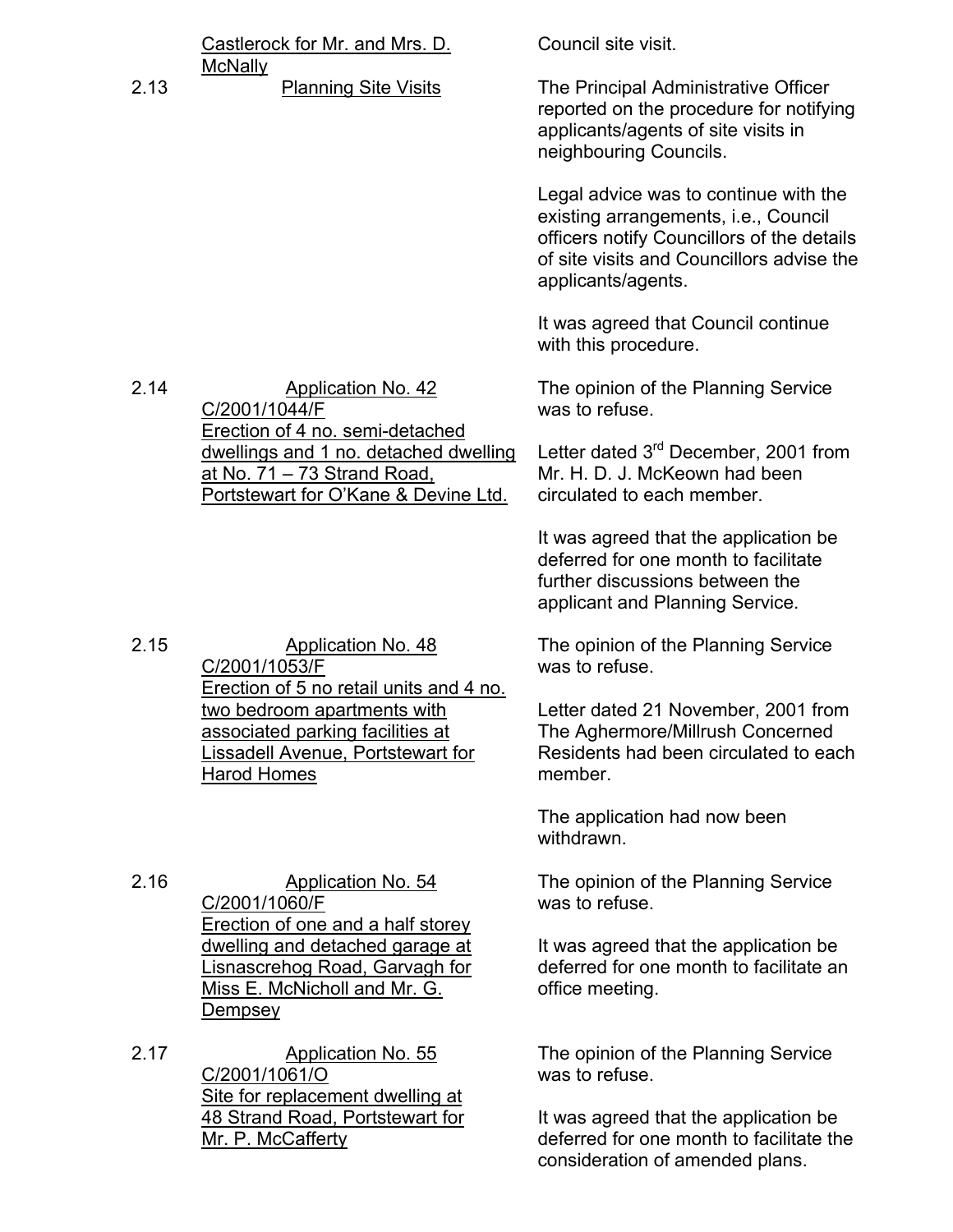| 2.18 | Application No. 60<br>C/2001/1075/F                                                                      | The opinion of the Planning Service<br>was to approve.                                                                                                                                                                                                                                                 |
|------|----------------------------------------------------------------------------------------------------------|--------------------------------------------------------------------------------------------------------------------------------------------------------------------------------------------------------------------------------------------------------------------------------------------------------|
|      | Proposed new dwelling to end of<br>terrace at site at 100 Crocknamack<br>Road, Portrush for Mr. R. Yates | It was agreed that the application be<br>held to enable a member to inspect<br>the plans at County Hall.                                                                                                                                                                                               |
| 2.19 | <b>General Matters</b>                                                                                   | (a) Monument – Rose Gardens;<br><b>Principal Administrative Officer to</b><br>clarify position;<br>(b) Area Plan - Consultation<br>meetings;<br>(c) Lissadell Avenue, Portstewart;<br>(d) Advertising Hoarding – Carrignata,<br>Portrush;<br>(e) Carry-out, Dunluce Street,<br>Portrush - Enforcement. |

## **3.0 SEASONS GREETINGS**

 The Chairman thanked the Planning representatives for attending and extended seasons greetings.

Mr. Robinson returned the sentiments.

#### **4.0 APPEAL AGAINST ENFORCEMENT NOTICE**

 Read letter from the Planning Appeals Commission regarding appeal against Enforcement Notice issued on 31<sup>st</sup> October, 2001 to Mr. Ernest McKeown regarding the unauthorised use of land for the stationing of a caravan at 86 Ballyreagh Road, Portrush and invited Council's comments.

 Following discussion it was proposed by Councillor McClarty, seconded by the Mayor and agreed:

That Council's response be as follows –

 "Council has in the past expressed concern about the proliferation of caravans in gardens and portions of land associated with housing, particularly along the coastal strip of the Borough.

 Council would support the Planning Service in its decision to institute enforcement proceedings in respect of the unauthorised use of land for the stationing of a caravan at 86 Ballyreagh Road, Portrush."

#### **5.0 COUNCIL DINNER**

Members were reminded about the Council Dinner on Friday, 21<sup>st</sup> December, 2001.